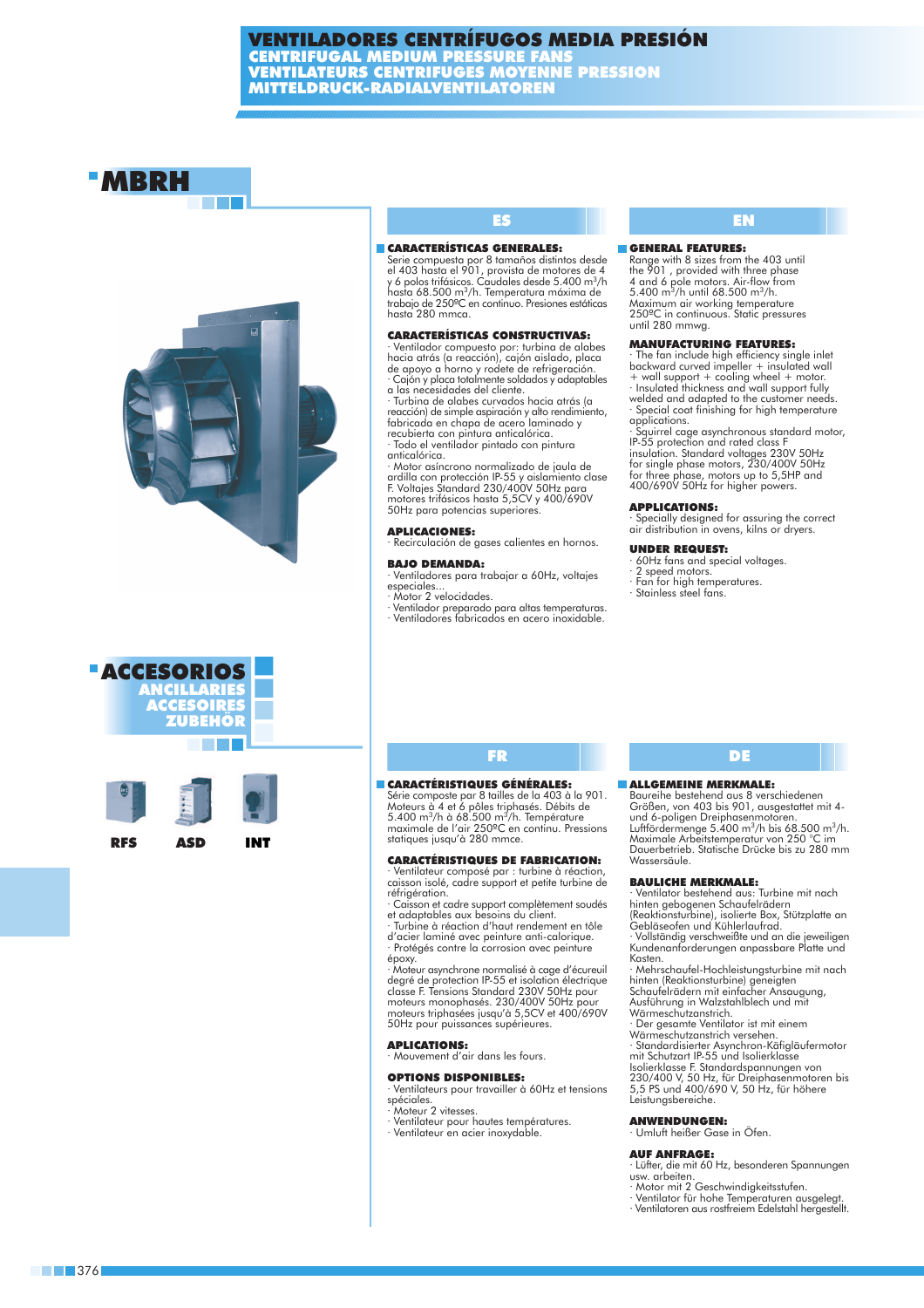VENTILADORES CENTRÍFUGOS MEDIA PRESIÓN CENTRIFUGAL MEDIUM PRESSURE FANS VENTILATEURS CENTRIFUGES MOYENNE PRESSION MITTELDRUCK-RADIALVENTILATOREN





# DIMENSIONES / DIMENSIONS / ENCOMBREMENT / ABMESSUNGEN (mm)

|                     | Model                                   | A          | B          |            | D                  | ØE       | ØF         | ØG  | ØH         |            |            |
|---------------------|-----------------------------------------|------------|------------|------------|--------------------|----------|------------|-----|------------|------------|------------|
|                     |                                         |            |            |            |                    |          |            | 287 |            |            |            |
| H.                  | MBRH 403 T4 1                           | 600<br>600 | 560<br>560 | 505<br>505 | $3*150$<br>$3*150$ | 12<br>12 | 395<br>445 | 310 | 181<br>212 | 300<br>400 | 601<br>726 |
| <b>College</b><br>П | MBRH 452 T4 1,5<br><b>MBRH 454 T4 2</b> | 600        | 560        | 505        | $3*150$            | 12       | 445        | 310 | 212        | 400        | 726        |
|                     | MBRH 504 T4 3                           | 755        | 695        | 635        | $2*200$            | 12       | 505        | 365 | 255        | 400        | 772        |
| H.                  | MBRH 561 T4 4                           | 755        | 695        | 635        | $3*200$            | 12       | 535        | 415 | 275        | 400        | 792        |
| LУ.                 | MBRH 562 T4 5,5                         | 755        | 695        | 635        | $3*200$            | 12       | 535        | 415 | 275        | 450        | 935        |
| <b>COL</b>          | MBRH 631 T4 7,5                         | 895        | 835        | 775        | $3*200$            | 12       | 605        | 460 | 290        | 500        | 881        |
| <b>College</b>      | MBRH 712 T4 10                          | 975        | 915        | 855        | 4*200              | 12       | 670        | 508 | 340        | 500        | 931        |
| У.                  | MBRH 712 T4 15                          | 975        | 915        | 855        | 4*200              | 12       | 670        | 508 | 340        | 600        | 1012       |
|                     | MBRH 712 T4 20                          | 975        | 915        | 855        | 4*200              | 12       | 670        | 508 | 340        | 650        | 1062       |
| У.                  | MBRH 801 T4 25                          | 1065       | 1065       | 945        | 5*200              | 16       |            |     |            | 800        | 859        |
| a a                 | MBRH 802 T4 30                          | 1065       | 1065       | 945        | 5*200              | 16       |            |     |            | 800        | 859        |
| M                   | MBRH 901 T4 40                          | 1065       | 1065       | 945        | 5*200              | 16       |            |     |            | 800        | 847        |
| <b>College</b>      | MBRH 901 T4 50                          | 1065       | 1065       | 945        | 5*200              | 16       |            |     |            | 800        | 831        |
| <b>COL</b>          | MBRH 901 T4 60                          | 1065       | 1065       | 945        | $5*200$            | 16       |            |     |            | 800        | 831        |
| <b>College</b>      | MBRH 403 T6 1/2                         | 600        | 560        | 505        | $3*150$            | 12       | 395        | 287 | 181        | 300        | 601        |
| <b>COL</b>          | MBRH 454 T6 1                           | 600        | 560        | 505        | $3*150$            | 12       | 445        | 310 | 212        | 400        | 726        |
| <b>College</b>      | MBRH 503 T6 1,5                         | 755        | 695        | 635        | $3*200$            | 12       | 470        | 365 | 255        | 400        | 769        |
| <b>COL</b>          | <b>MBRH 634T63</b>                      | 895        | 835        | 775        | $3*200$            | 12       | 630        | 460 | 290        | 450        | 850        |
| <b>College</b>      | MBRH 713 T6 4                           | 975        | 915        | 855        | 4*200              | 12       | 670        | 508 | 340        | 500        | 931        |
| H.                  | MBRH 714 T6 5,5                         | 975        | 915        | 855        | 4*200              | 12       | 670        | 508 | 340        | 500        | 931        |
| in 1                | MBRH 803 T6 10                          | 1065       | 1065       | 945        | 5*200              | 16       |            |     |            | 600        | 672        |
|                     | <b>MBRH 804 T6 15</b>                   | 1065       | 1065       | 945        | $5*200$            | 16       |            |     |            | 650        | 722        |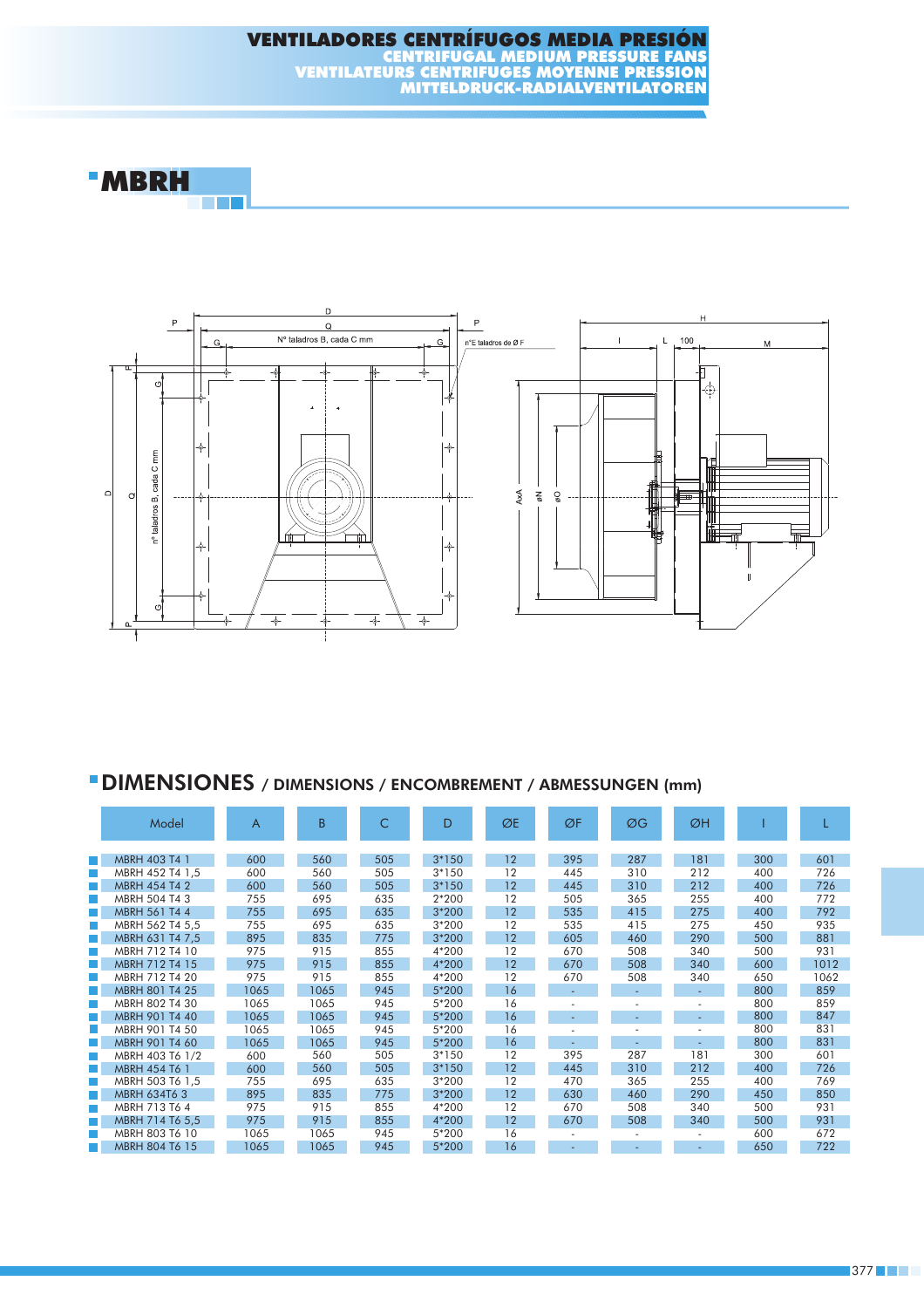# VENTILADORES CENTRÍFUGOS MEDIA PRESIÓN CENTRIFUGAL MEDIUM PRESSURE FANS VENTILATEURS CENTRIFUGES MOYENNE PRESSION MITTELDRUCK-RADIALVENTILATOREN



# SERIE TRIFÁSICA / THREE PHASE / SÉRIE TRIPHASÉE / DREIPHASIG

| Model                                                                                                                                                                                                                                                                                               | R.P.M max.                                                                                                                                 | 230                                               | l max. (A)<br>400                                                                                                          | 690                                                                       | Kw                                                                                                    | $m^3/h$                                                                                                                                                  | dB(A)                                                                                        |
|-----------------------------------------------------------------------------------------------------------------------------------------------------------------------------------------------------------------------------------------------------------------------------------------------------|--------------------------------------------------------------------------------------------------------------------------------------------|---------------------------------------------------|----------------------------------------------------------------------------------------------------------------------------|---------------------------------------------------------------------------|-------------------------------------------------------------------------------------------------------|----------------------------------------------------------------------------------------------------------------------------------------------------------|----------------------------------------------------------------------------------------------|
| MBRH 403 T4 1<br>MBRH 452 T4 1,5<br><b>MBRH 454 T4 2</b><br>MBRH 504 T4 3<br>MBRH 561 T4 4<br>MBRH 562 T4 5,5<br>MBRH 631 T4 7,5<br>MBRH 713 T4 10<br>MBRH 712 T4 15<br>MBRH 712 T4 20<br>MBRH 801 T4 25<br>MBRH 802 T4 30<br>MBRH 901 T4 40<br>MBRH 901 T4 50<br>MBRH 901 T4 60<br>MBRH 403 T6 1/2 | 1.360<br>1.400<br>1.400<br>1.400<br>1.400<br>1.420<br>1.420<br>1.410<br>1.440<br>1.450<br>1.420<br>1.430<br>1.460<br>1.460<br>1.460<br>910 | 3,74<br>4,87<br>6,32<br>9,2<br>11,53<br>17,1<br>2 | 2,16<br>2,81<br>3,65<br>5,31<br>6,66<br>9,86<br>13,14<br>16,5<br>21<br>28,4<br>35,2<br>42,4<br>54,8<br>65,4<br>78,9<br>1,2 | ٠<br>7,3<br>9,5<br>12,1<br>16,4<br>20,35<br>24,5<br>31,68<br>37,8<br>45,6 | 0,75<br>1,1<br>1,5<br>2,2<br>3<br>4<br>5,5<br>7,5<br>11<br>15<br>18,5<br>22<br>30<br>37<br>40<br>0,37 | 5.400<br>7.650<br>8.500<br>10.800<br>13.500<br>17.000<br>19.000<br>24.200<br>27,000<br>34.200<br>38.200<br>47.500<br>50.000<br>54.000<br>68.500<br>4.500 | 67<br>70<br>73<br>75<br>77<br>79<br>80<br>82<br>84<br>85<br>86<br>88<br>90<br>92<br>94<br>63 |
| <b>MBRH 454 T6 1</b><br>MBRH 503 T6 1,5<br>MBRH 634 T6 3<br>MBRH 713 T6 4<br>MBRH 714 T6 5,5<br>MBRH 803 T6 10<br>MBRH 804 T6 15                                                                                                                                                                    | 908<br>930<br>940<br>955<br>955<br>955<br>965                                                                                              | 4,1<br>6<br>9,1<br>12,1<br>15,7                   | 2,4<br>3,5<br>5,3<br>7<br>9,1<br>15,2<br>22,9                                                                              | 8,7<br>12,7                                                               | 0,75<br>1,1<br>2,2<br>3<br>$\overline{4}$<br>7,5<br>11                                                | 5.300<br>6.200<br>13.500<br>17.000<br>21.600<br>27.000<br>30.600                                                                                         | 66<br>67<br>70<br>73<br>76<br>78<br>81                                                       |